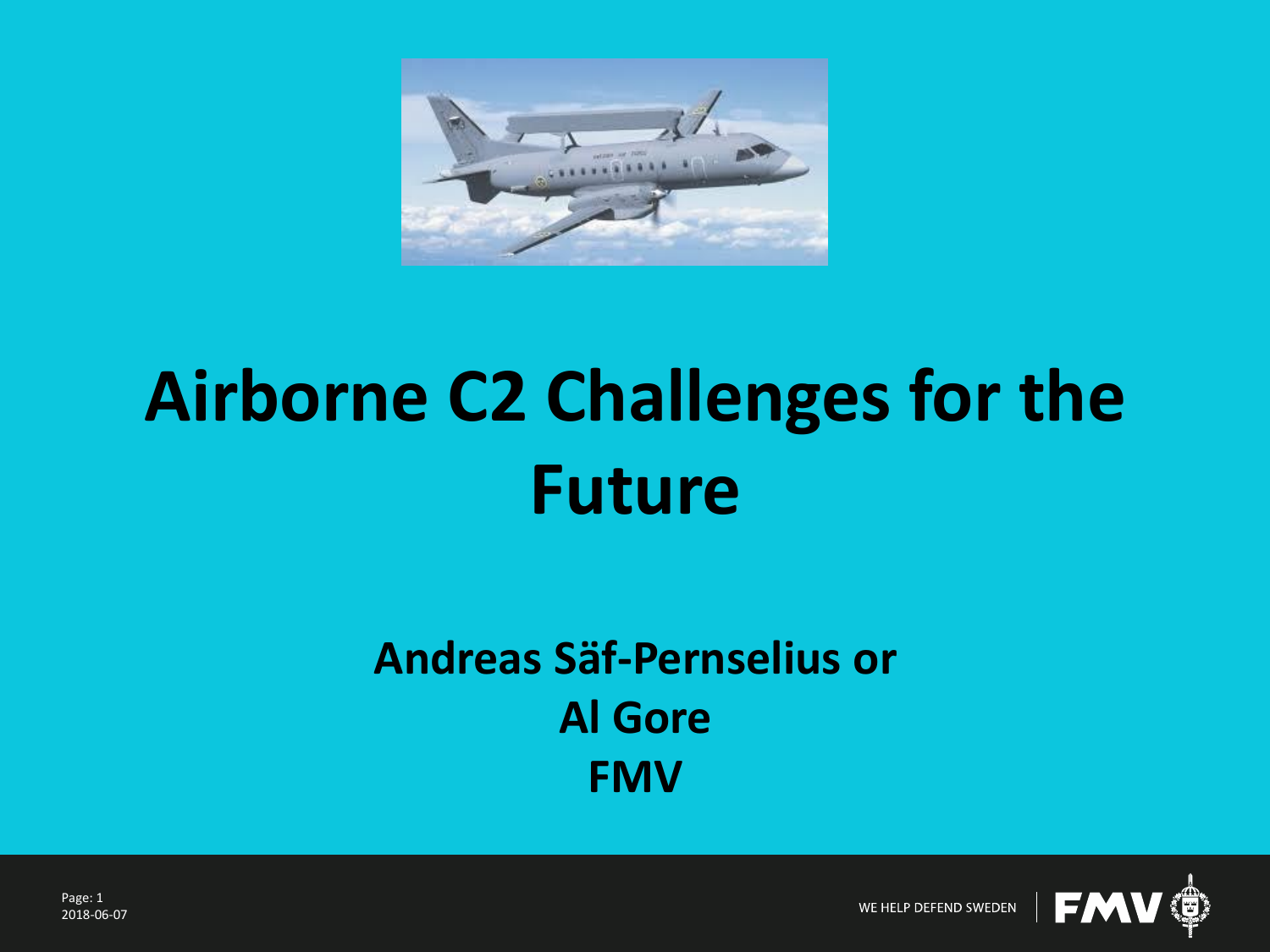## **Meanwhile in Sweden…**

https://www.youtube.com/watch?v=vb-2lT9hJpU

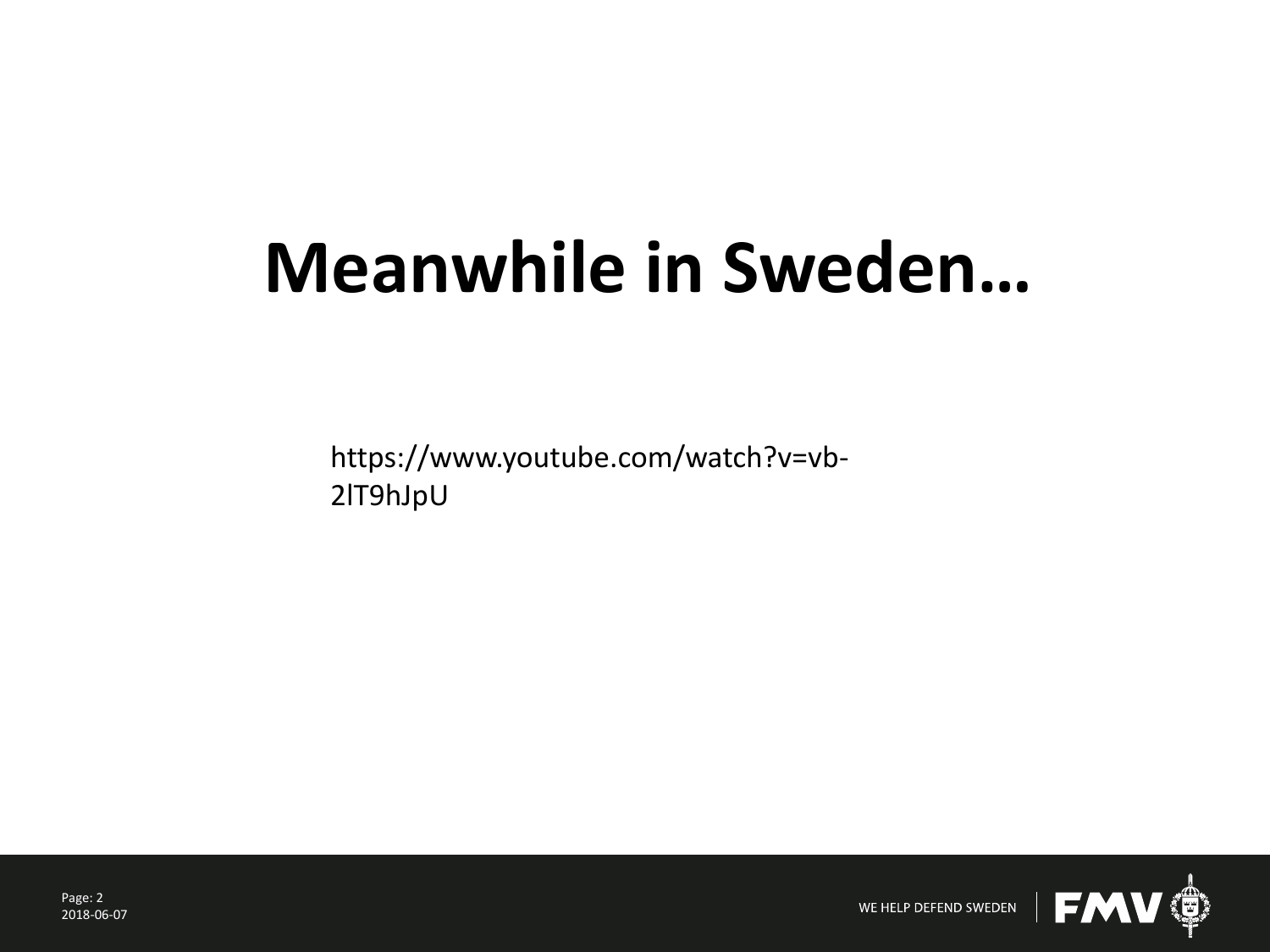### **Presentation overview**

- Introduction
- Current System overview and capability
- Current situation
- Future?
- Future Challenges

• Questions



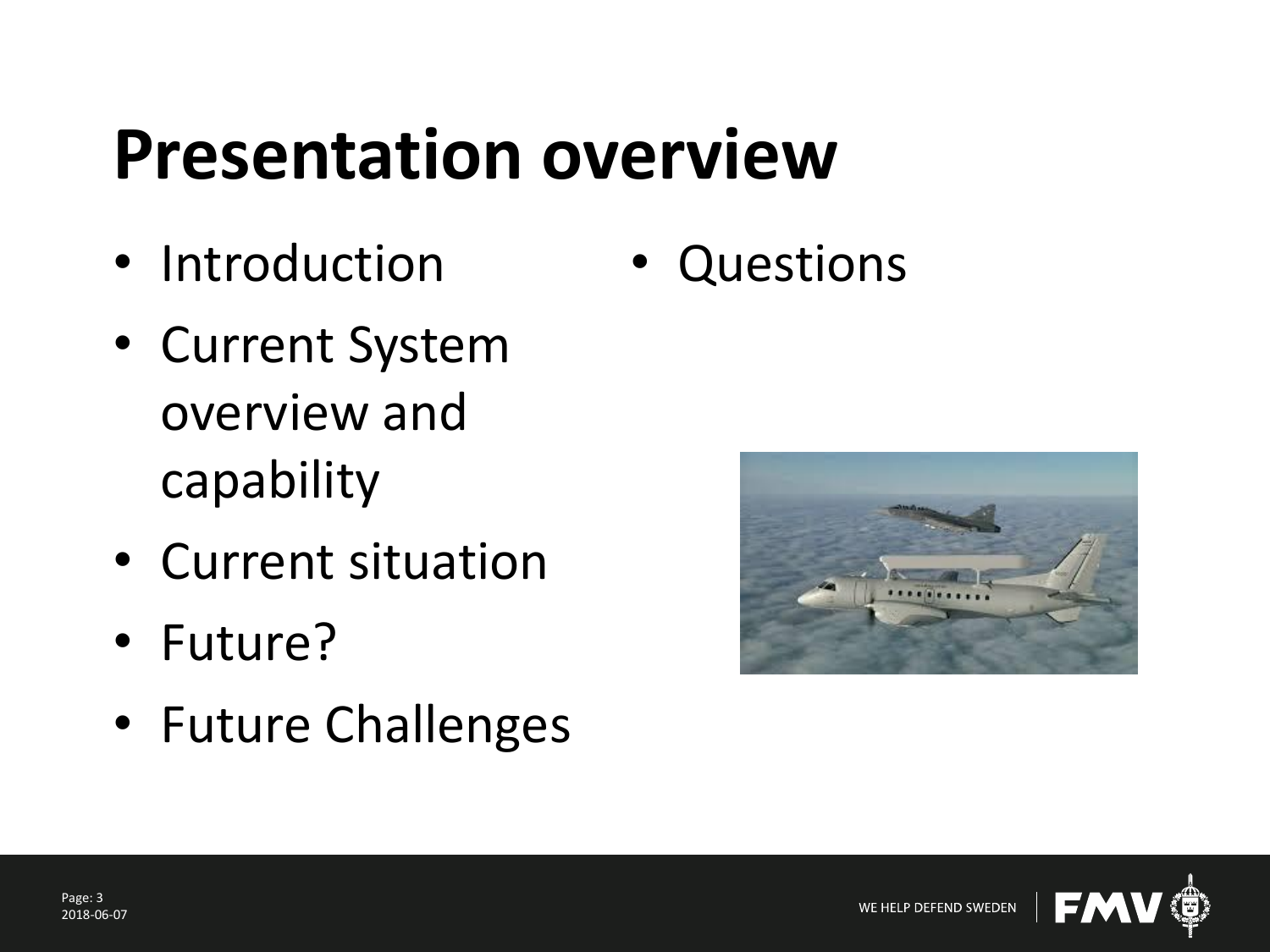### **Introduction**

#### Andreas Säf - Pernselius Andreas Säf - Pernselius Al Gore







Page: 4 2018-06-07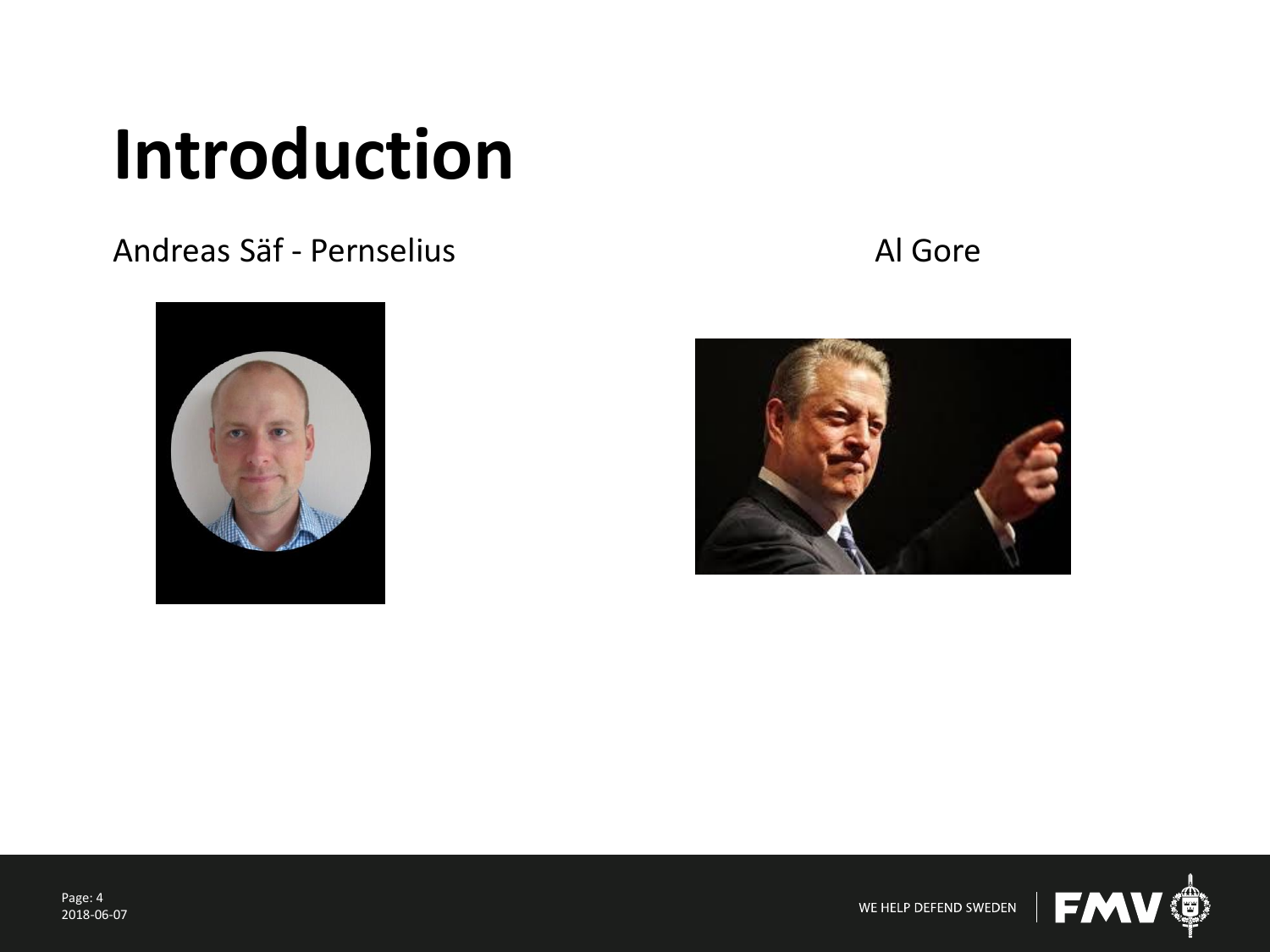# **ASC System overview (1)**

#### Platform:

• Saab 340

Sensors:

- ERIEYE/PS890-radar
- IFF Mark XII. Including Mode 4

 $C2$ :

• ERIEYE/ C2 system

Three operator consoles

Planning and Debriefing System (PDS)

Tactical data recording and maintenance registration



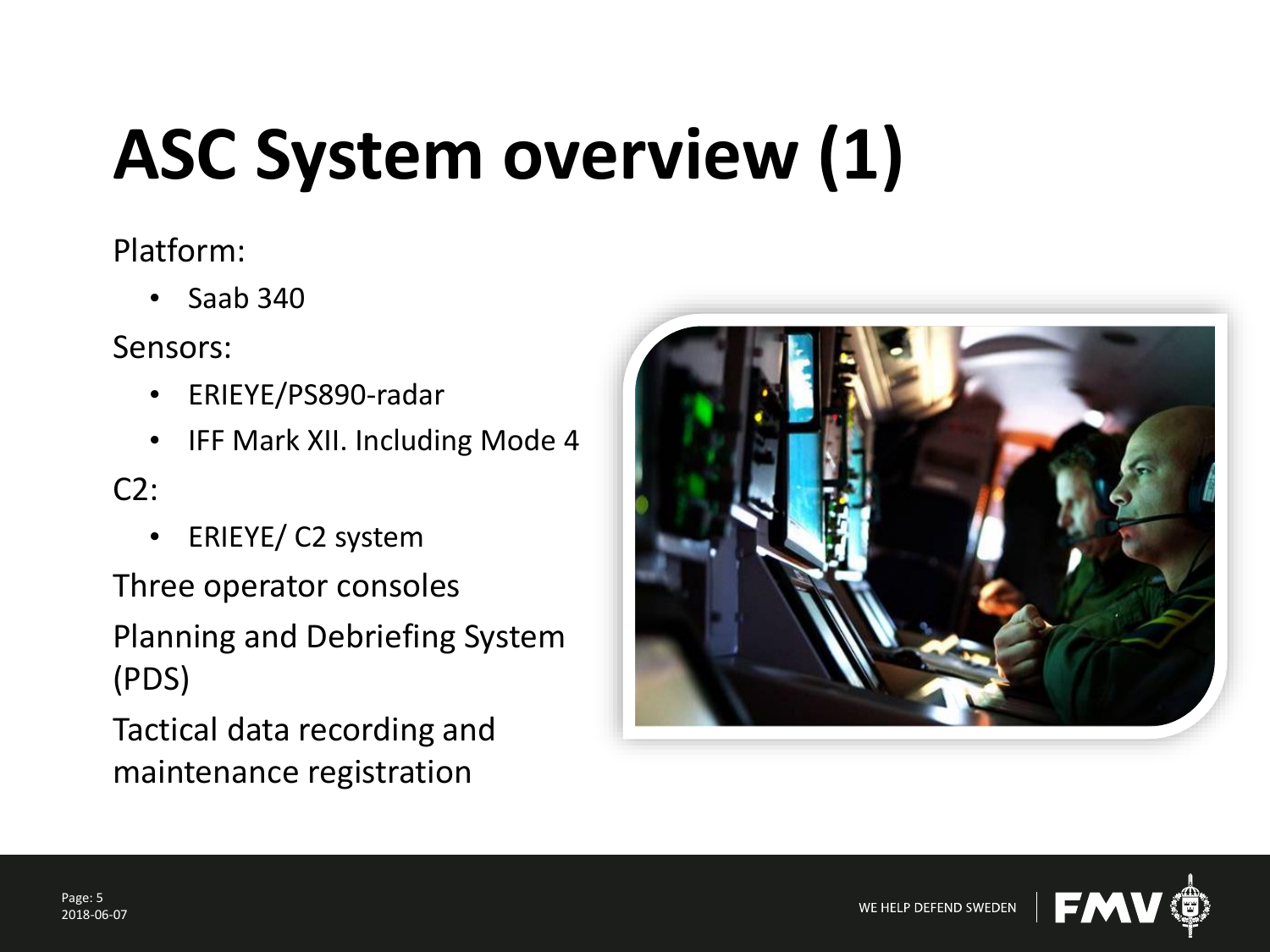

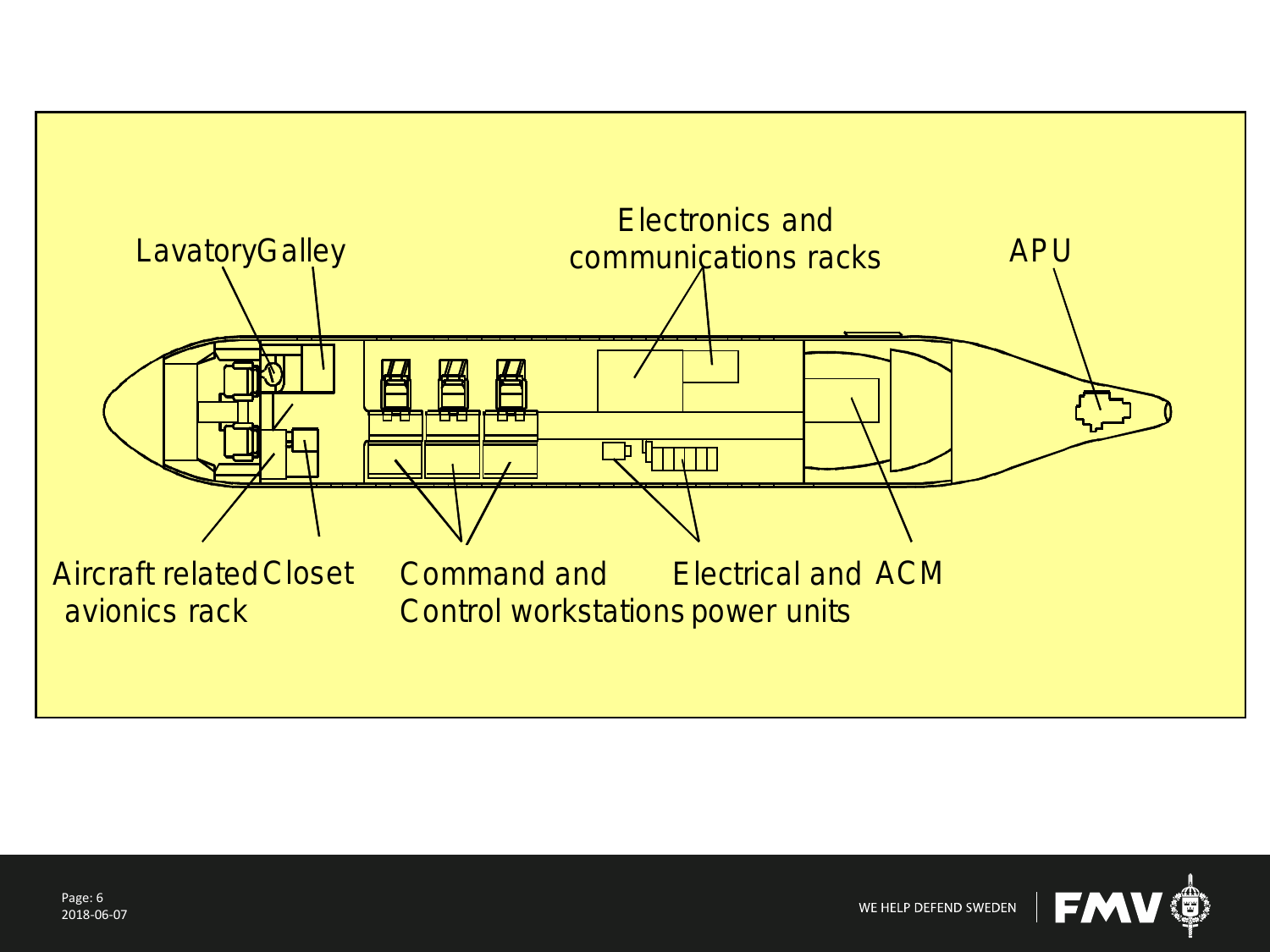# **ASC system overview (2)**

Link 16/MIDS (data &voice)

- STANAG 5516 Ed 2
- MIL STD 6016 version? For future

IFF MkXII

VHF/UHF radios with HQ II.

• 7 radios

Secure voice, SY-100 (to be integrated) (3 radios will be capable)?



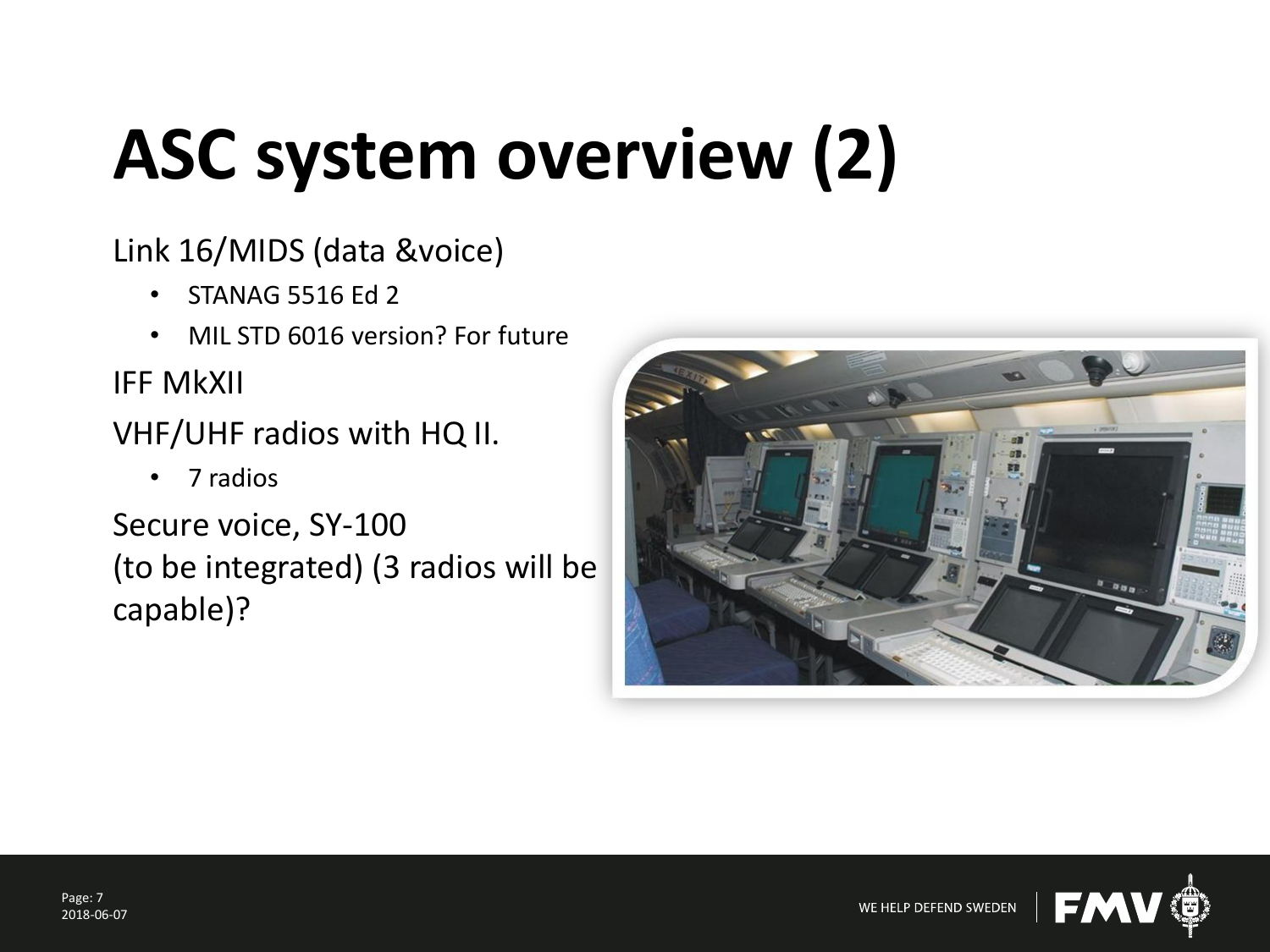## **Future?**

- Life after 2020
- Configuration not know
	- As is?
	- Updated system
	- New C2 system?
	- New sensor?
	- IFF MK XIIA?
	- New Platform?

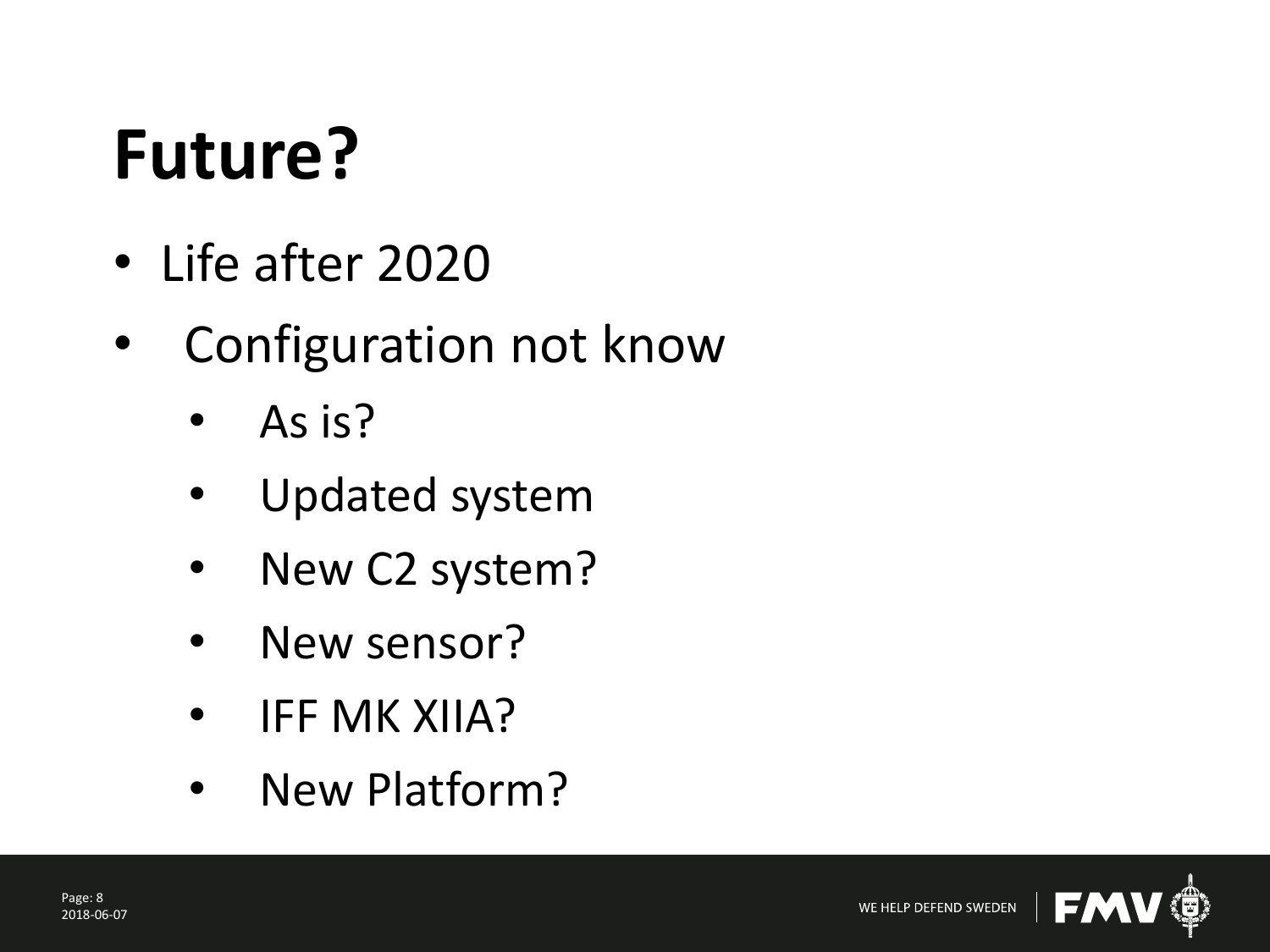# **Challenges for Airborne C2 (1)**

- Long life cycle circa 30 years min
- System of System vs stovepipe solutions'
- Requirements management
	- Current requirements to new/developing systems

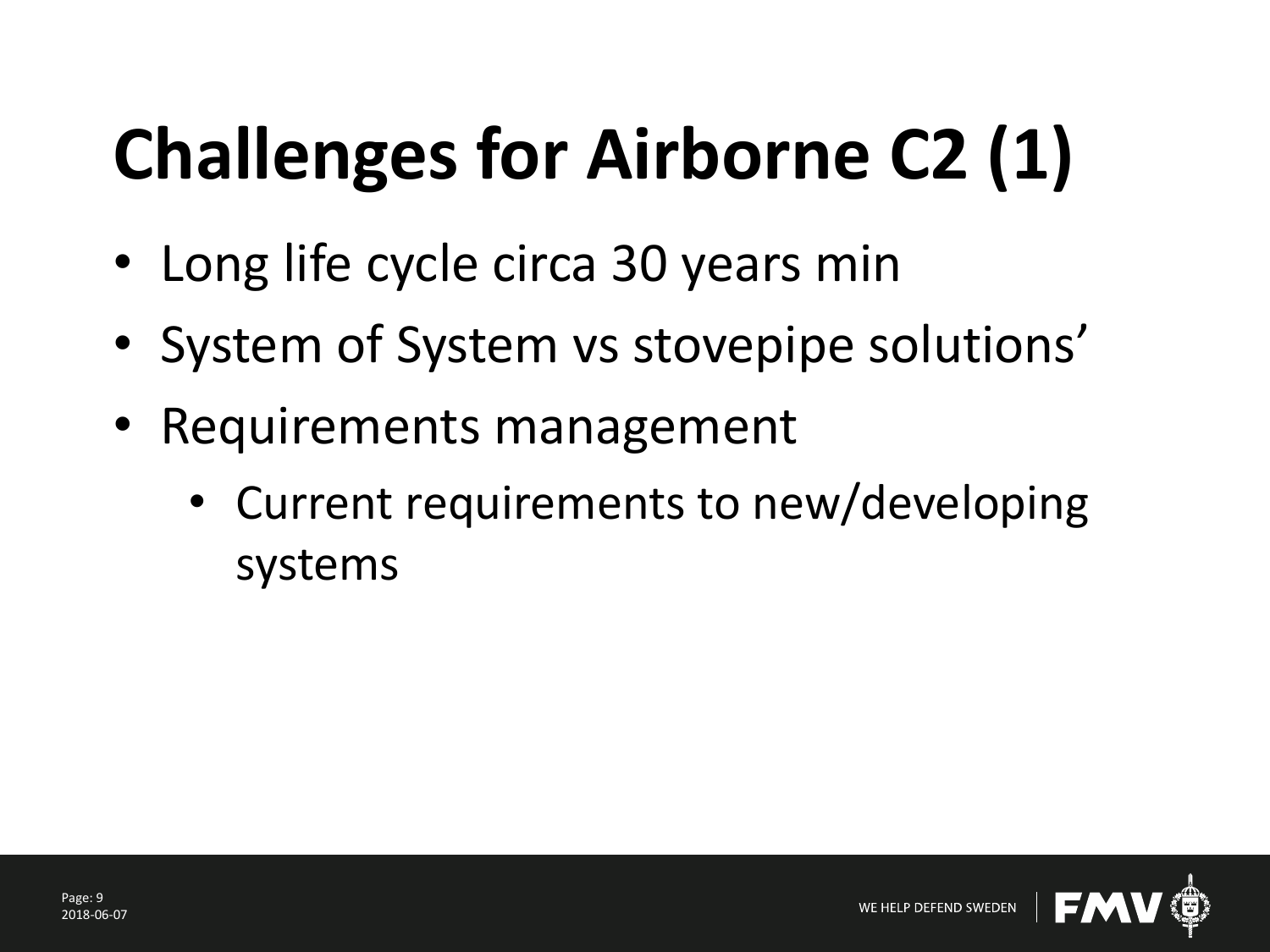# **Challenges for Airborne C2 (2)**

- Future proofing communications
	- Link 16
		- MIDS BU2 vs JTRS
		- Hardware/Software
	- New messages/capability (MIL STD/STANAG)
	- Radio systems
		- Obsolesence of waveforms (HQII/SATURN)
		- New communication systems

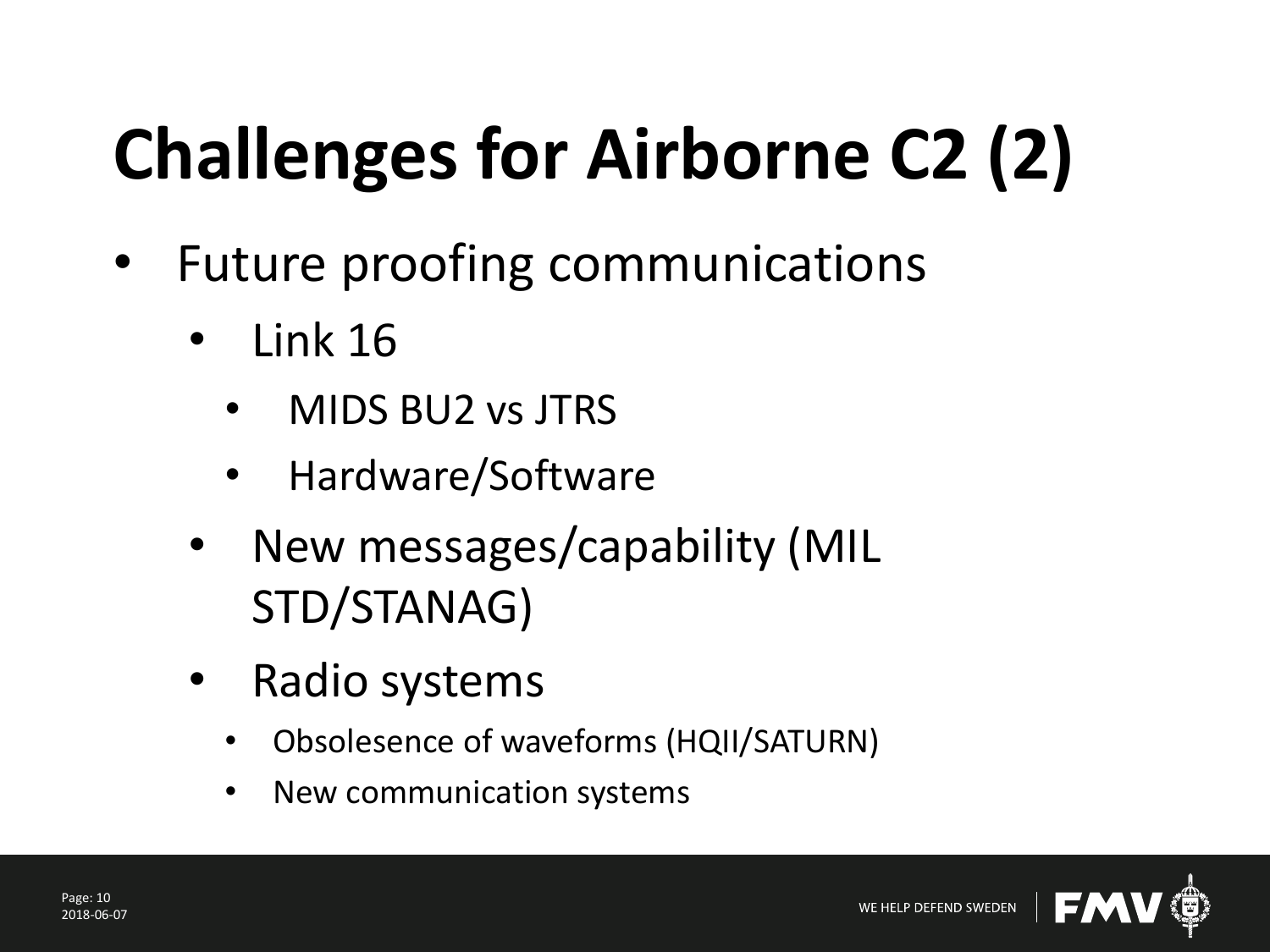# **Challenges for Airborne C2 (3)**

- Identification systems
	- $IFF Civilian$  and military
- Changing operational environements
- Spectrum Management
- Benchmarking AWACS community
- Others?